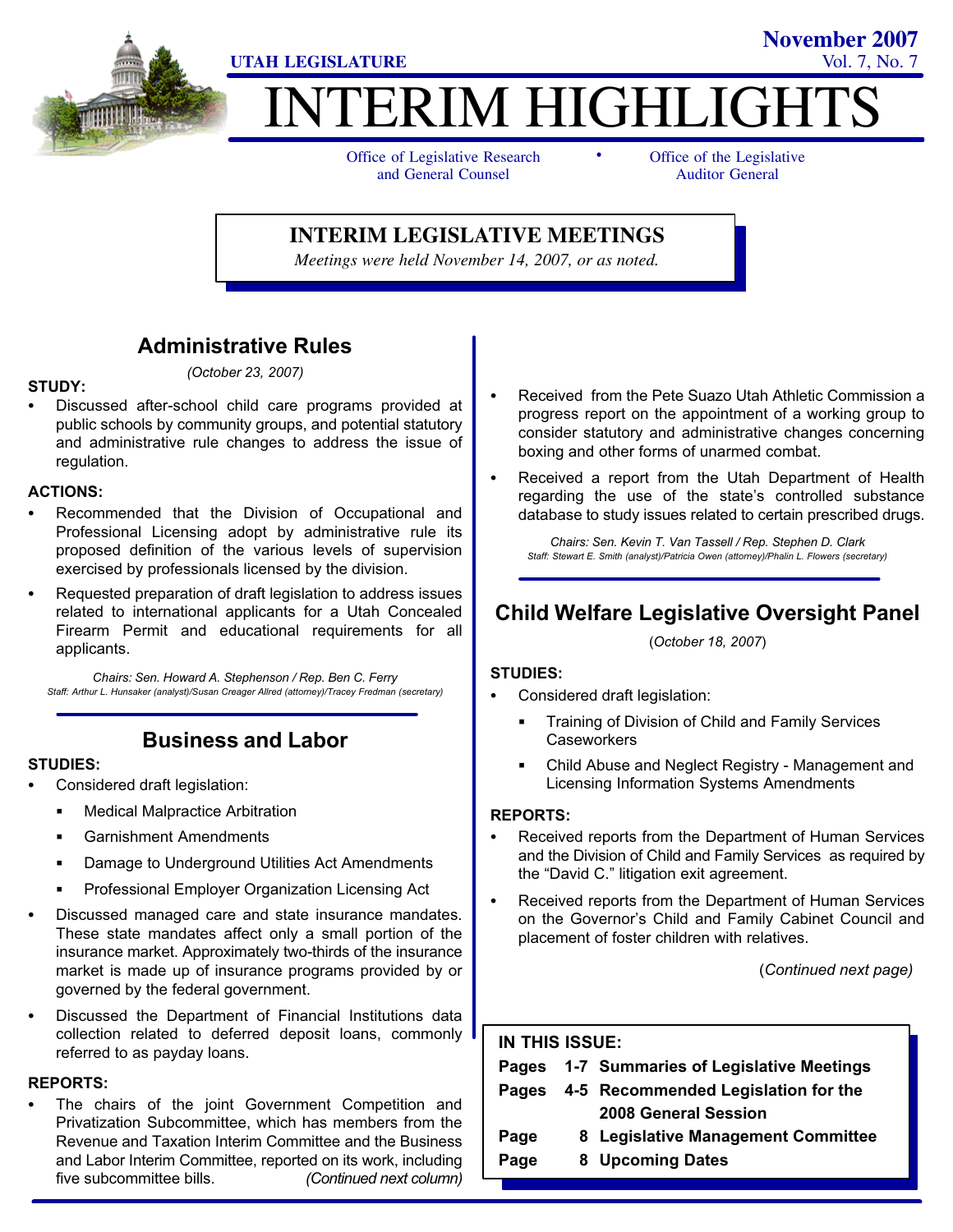#### (November 5, 2007)

### STUDY:

• Considered draft legislation "Training of Division of Child and Family Services Caseworkers." The Division of Child and Family Services agreed that in lieu of the proposed legislation it would adopt administrative rules requiring training for caseworkers to recognize and respond to persons attempting to manipulate caseworkers or others for personal advantage in child custody disputes.

#### REPORTS:

- The Judicial Council's Guardian ad Litem Oversight Committee reported that it is:
	- $\blacksquare$  helping the Office of the Guardian ad Litem address a large caseload and implement a new automated recordkeeping system;
	- reviewing the duties and work of the Office of the Guardian ad Litem Director; and
	- н studying how to deal with complaints filed against guardians ad litem.

# ACTIONS:

- Considered the Office of the Guardian ad Litem's FY 09 budget proposal and recommended that the Executive Offices and Criminal Justice Appropriations Subcommittee adopt the proposal.
- Recommended that the Legislature give further consideration to issues related to the care of children by relatives, including health care, education, caregiver's rights, and increasing the availability of Department of Workforce Services' specified relative grants.

Chairs: Sen. Dan R. Eastman / Rep. Steven R. Mascaro Staff: Mark D. Andrews (analyst)/Thomas R. Vaughn (attorney)/Wendy Bangerter (secretary)

### Constitutional Revision Commission

(November 15, 2007)

### STUDY:

 Considered a constitutional amendment proposed by the Utah Attorney General to Article I, Section 14, Unreasonable Searches Forbidden.

Chairs: Judge Jon Memmott / Mr. Kevin J. Worthen Staff: Jerry D. Howe (analyst)/Robert H. Rees (attorney)/Amanda K. Majers (secretary)

### Education

### REPORTS: -

- Received statutory annual reports regarding:
	- the Engineering and Computer Science Initiative;
	- the Utah College of Applied Technology;
	- career and technical education in high schools; and
	- the Grades 4−6 Math Improvement Program.
- Received the final report of the Higher Education Task Force.

Chairs: Sen. Howard A. Stephenson / Rep. Gregory H. Hughes Staff: Constance C. Steffen & Phillip V. Dean (analysts)/Dee S Larsen (attorney) Glenda S. Whitney (secretary)

### Equalization Task Force

(November 12, 2007)

### STUDY: -

 Reviewed statewide equalization proposals from legislators and school district officials.

Chairs: Sen. Dan R. Eastman / Rep. David Clark Staff: Phillip V. Dean (analyst)/Angela D. Oakes (attorney)/Andrea Wilko (economist) Ben Leishman (fiscal analyst)/Chelsea Barrett (secretary)

### Government Competition and Privatization Subcommittee

(October 25, 2007)

### STUDIES:<br>--

- Discussed possible legislative measures to address the growth in an interlocal cooperative agency providing telecommunication services.
- Reviewed draft legislation:
	- -Local Government Fiscal and Economic Impact Studies," which would require local government to conduct certain studies prior to approving expenditure of funds.
	- -Government Competition and Privatization Act," which would replace the Privatization Policy Board with a commission, require an inventory of commercial activities provided by governmental entities to be taken periodically, and set requirements for the amount a government entity charges for private use of a public facility.
	- -Accounting for Competitive Activities of Local Entities," which would require local governments to separately account for an activity that competes with private enterprise.
	- -Anti−Flow Control Amendments," which amends the Solid Waste Management Act.

(November 7, 2007)

# STUDY:<br>--

• Discussed draft legislation, "Charges for Private Use of Public Facilities," which sets requirements for the amount a government entity charges for private use of a public facility.

> Chairs: Sen. Howard A. Stephenson / Rep. Craig A. Frank Staff: Leif G. Elder (analyst)/Patricia Owen (attorney)/Phalin L. Flowers (secretary)

### Government Operations

### ACTION: -

 The committee considered and acted on proposed legislation. See "Recommended Legislation for the 2008 General Session."

Chairs: Sen. Peter C. Knudson / Rep. Glenn A. Donnelson Staff: Benjamin N. Christensen (analyst)/Eric N. Weeks (attorney)/Chelsea Barrett (secretary)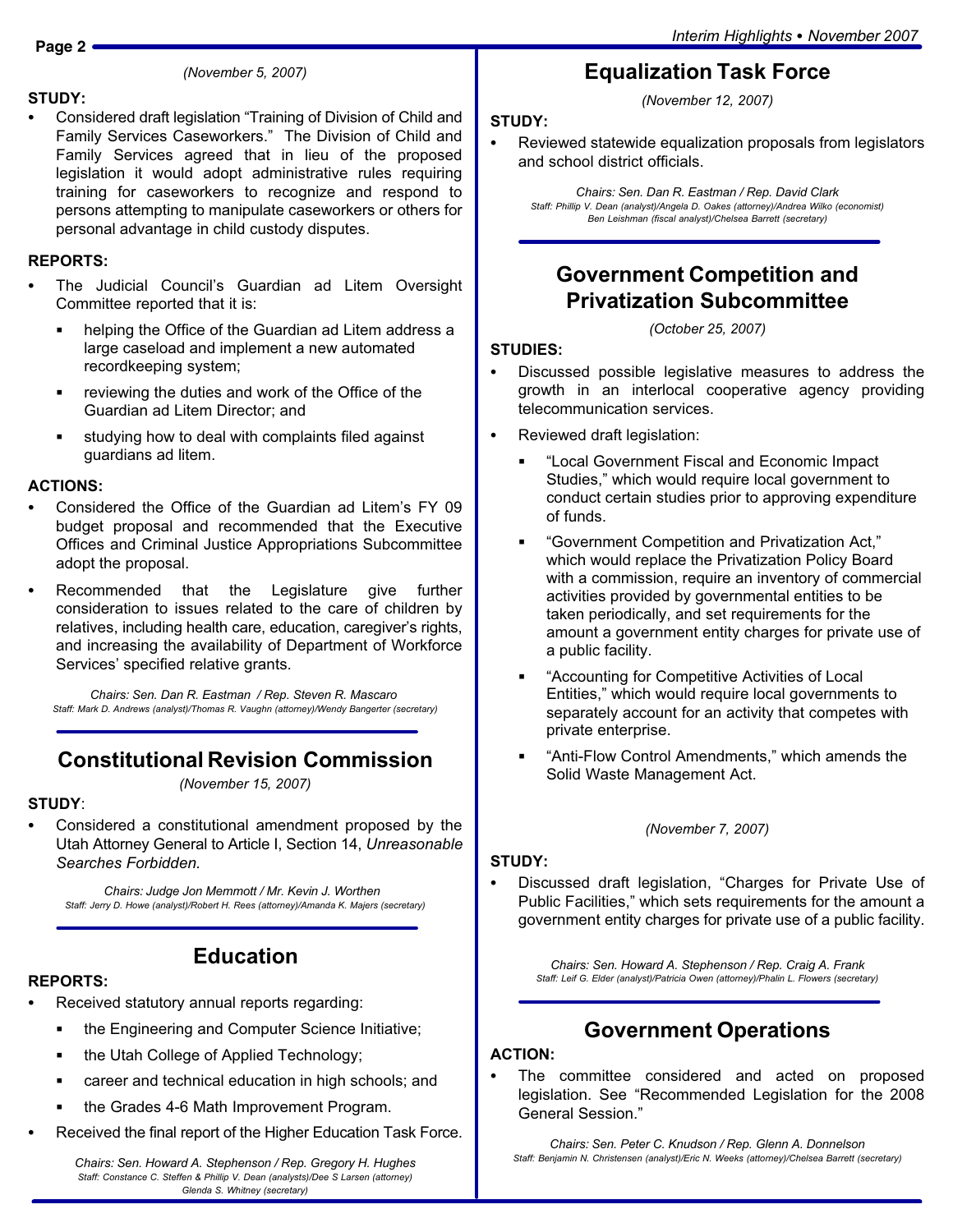### Health and Human Services

# STUDIES: -

- Received comments from the Utah Ambulatory Surgery Center Association regarding its concern that many of its members are not included on the provider panels created by managed care organizations under contract with the Utah Department of Health to deliver Medicaid services. The Association said that including the centers would reduce Medicaid costs. The Department of Health indicated that it is willing to consider any option that would reduce costs.
- Received recommendations developed from meetings held by the Department of Health to clarify the intent of the statute that exempts child care related to certain education institutions from regulation.

### REPORTS:

- Received the annual report of the Child Welfare Legislative Oversight Panel. The Panel recommended legislation:
	- Child Abuse and Neglect Registry − Management and Licensing Information Systems Amendments
	- Waivers of Immunity Exceptions
	- Child Welfare Amendments
	- Child Welfare Definitions
- The Panel also recommended:
	- further study of issues related to kinship care for abused and neglected children; and
	- **EXEDEE** increasing the Office of the Guardian ad Litem budget by \$761,900 to increase attorney salaries, hire six additional attorneys and three additional support staff, increase the hourly rate and cap the amount paid to outside counsel, and pay for two additional motor pool vehicles.
- Received an update from the Medicaid Interim Committee.

Chairs: Sen. D. Chris Buttars / Rep. Paul Ray Staff: Mark D. Andrews (analyst)/Catherine J. Dupont & Thomas R. Vaughn (attorneys) Joy L. Miller (secretary)

### Higher Education Task Force

(November 7, 2007)

# STUDIES:<br>-

- Received a presentation from the Utah Student Association requesting additional funding for need−based student financial aid and a sales tax exemption for textbooks.
- Reviewed proposed legislation, "Higher Education Enhancements," which appropriates money for higher education institutions.

Chairs: Sen. Gregory S. Bell / Rep. Kory M. Holdaway Staff: Allison Nicholson & Constance C. Steffen (analysts)/Dee S. Larsen (attorneys) Glenda S. Whitney (secretary)

# Judicial Retention Election Task Force

(November 7, 2007)

### ACTION: -

 Adopted draft legislation, "Judicial Performance Evaluation Commission," which establishes an independent judicial performance evaluation program and creates a commission to administer the program.

> Chairs: Sen. D. Chris Buttars / Rep. Curtis Oda Staff: Jerry D. Howe & Mark B. Steinagel (analysts)/Esther Chelsea−McCarty & Christopher R. Parker (attorneys)/Amanda K. Majers (secretary)

> > **Judiciary**

- REPORTS:<br>— Received a report from the Department of Corrections and the Utah Commission on Criminal and Juvenile Justice regarding the criteria for determining the effectiveness of treatment of sex offenders, the implementation of sex offender treatment, and the results of ongoing assessment and objective diagnostic testing.
- Received the annual report from the Child Welfare Legislative Oversight Panel. The Panel recommended legislation:
	- Child Abuse and Neglect Registry − Management and Licensing Information Systems Amendments
	- Waivers of Immunity Exceptions
	- Child Welfare Amendments
	- Child Welfare Definitions
- Received a report from the Judicial Retention Election Task Force recommending that an independent commission be created to administer a judicial performance evaluation program.
- Received information regarding a proposed amendment to the Rules of Evidence that would, in child molestation cases, allow admission of evidence of prior acts of child molestation under specific circumstances. The Utah Supreme Court has recently sent the amendment out for comment.

Chairs: Sen. Gregory S. Bell / Rep. Douglas C. Aagard Staff: Jerry D. Howe (analyst)/Esther Chelsea−McCarty (attorney)/Amanda K. Majers (secretary)

# Law Enforcement and Criminal Justice

## REPORTS: -

- The State Emergency Medical Services Committee presented its annual report, which recommended legislative attention to rural roads and other issues affecting access to rural ambulance services for individuals who become ill or are injured in remote areas of the state.
- The Bureau of Criminal Identification presented a statutory report on the amount and use of fees collected for concealed weapon permits under Section 53−5−707.

Chairs: Sen. Jon J. Greiner / Rep. DeMar "Bud" Bowman Staff: Stewart E. Smith (analyst)/Susan Creager Allred (attorney) Wendy L. Bangerter (secretary)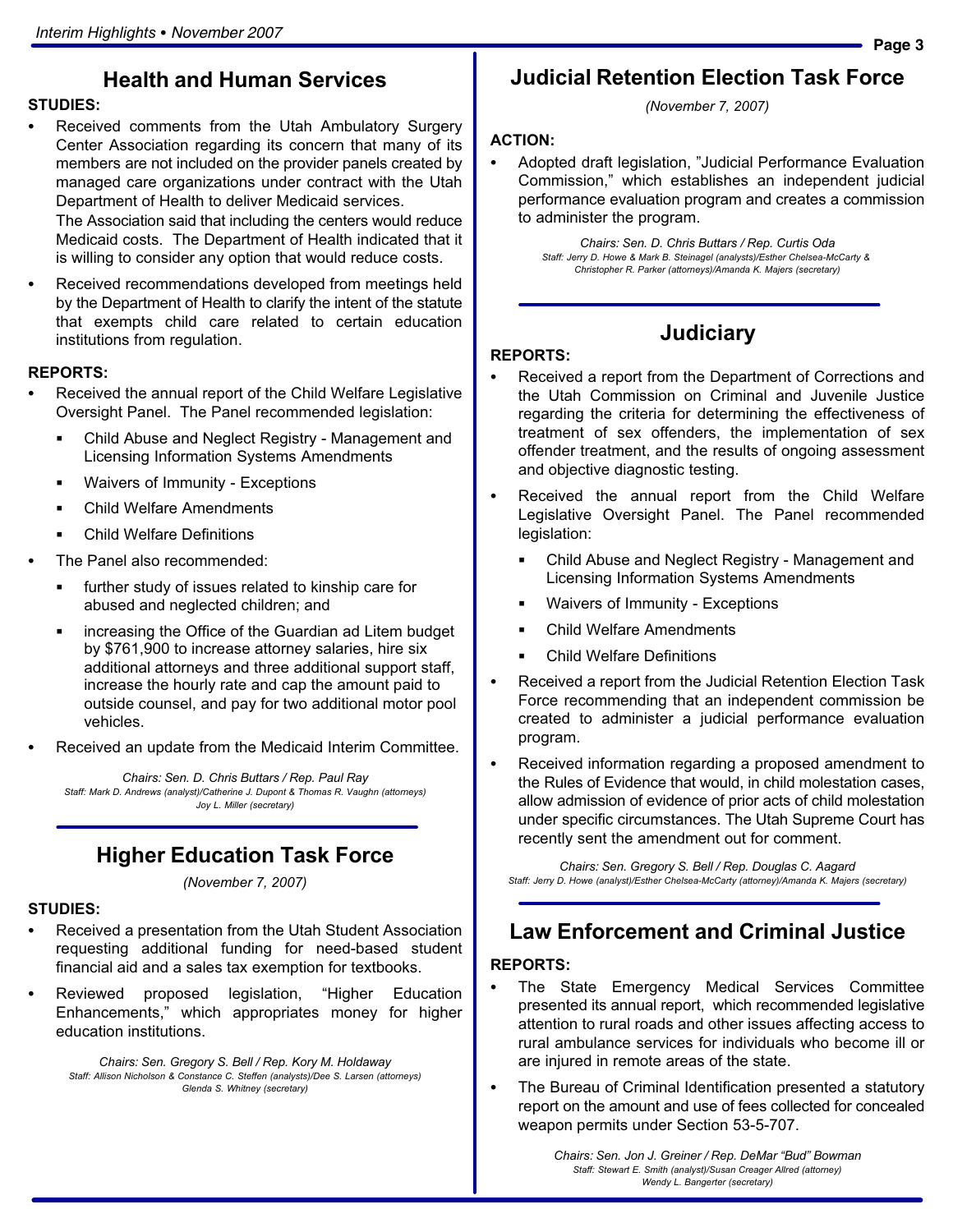### **RECOMMENDED LEGISLATION FOR THE 2008 GENERAL SESSION FOR 2007**

#### Business and Labor

- \*Captive Insurance Company Amendments
- \*Consumer Sales Practice Act Amendments
- \*Disclosure of Information by the Department of Workforce Services
- \*Impact of Administrative Rules on Small Businesses
- \*Legislative Review of Health Insurance Mandates
- Repeal Provisions Related to Assumption of Indebtedness on Residential Real Property
- \*Trustees Sale − Process for Excess Proceeds
- \*Utah Business Resource Centers Act

#### Child Welfare Legislative Oversight Panel

- \*Child Abuse and Neglect Registry − Management and Licensing Information Systems Amendments
- \*Child Welfare Amendments
- Child Welfare Definitions
- \*Waivers of Immunity − Exceptions

#### **Education**

- \*Charter and Online Schools − Participation in Extracurricular Activities
- \*Differentiated Pay for Teachers
- \*Educator Relicensure Initiative
- \*Extended School Year Incentive
- \*Extended Year for Special Educators
- \*Home School and Extra Curricular Activities **Amendments**
- \*Mathematics, Science, and Technology Education Task Force
- \*Paraeducator to Teacher Scholarship Program
- \*Resolution Encouraging the Advertisement of Alternative Routes to Teaching
- Task Force to Study Performance Incentives for **Teachers**

#### Government Operations

- Access to Voter Date of Birth Records
- \*Allowance of Polling Places for Early Voting
- Campaign Finance Disclosure Revisions
- Candidate Residency Requirements
- \*Declaration of Candidacy Revisions
- Election Law Modifications
- Lieutenant Governor Powers − Administration of Oaths
- Notary Public Revisions
- \*Recodification of Title 63 State Affairs in General
- \*Revision to Polling Requirements
- \*Timing of Ballot Items

#### Government Competition and Privatization Subcommittee

- \*Accounting for Competitive Activities of Local Entities
- \*Anti−flow Control Amendments
- \*Government Competition and Privatization Act
- \*Inventory and Review of Commercial Activities
- \*Local Government Bonding Act − Public Hearings

#### Health and Human Services

- \*Adoption and Termination of Parental Rights
- Amendments to Utah Digital Health Service Commission Act
- Cancer Screening and Mortality Reduction Program
- \*Child Welfare Amendments
- \*Child Welfare Definitions
- Control and Prevention of Sexually Transmitted Diseases
- \*Education and Outreach Regarding Substances Harmful During Pregnancy
- Medicaid Coverage for Certain Telehealth Services
- Resolution Supporting Obesity Awareness
- Smoking Ban in Motor Vehicle
- \*Standards for Exchange of Electronic Health Information
- \*Supported Employment Services to a Person with a Disability

#### Higher Education Task Force

Utah College of Applied Technology − Governance and **Operations** 

#### **Judiciary**

Child and Family Protection Exoneration and Innocence Assistance Expedited Parent −Time Enforcement Parent Time Amendments Title 78 Recodification and Revision

#### Law Enforcement and Criminal Justice

Assault on a Peace Officer Penalty Amendments Controlled Substances and Paraphernalia \*Crime of Strangulation or Smothering Criminal Statute of Limitations Amendments Discharge of Firearm Amendments Disclosure of Identity to Officer \*Expungement Law Amendments Honoring Heroes Special Group License Plate Material Harmful to Minors Amendments Parole Amendments Search Warrant Procedure Amendments Vehicle Concealing Illegal Items

*\* Bills recommended at the November interim meeting*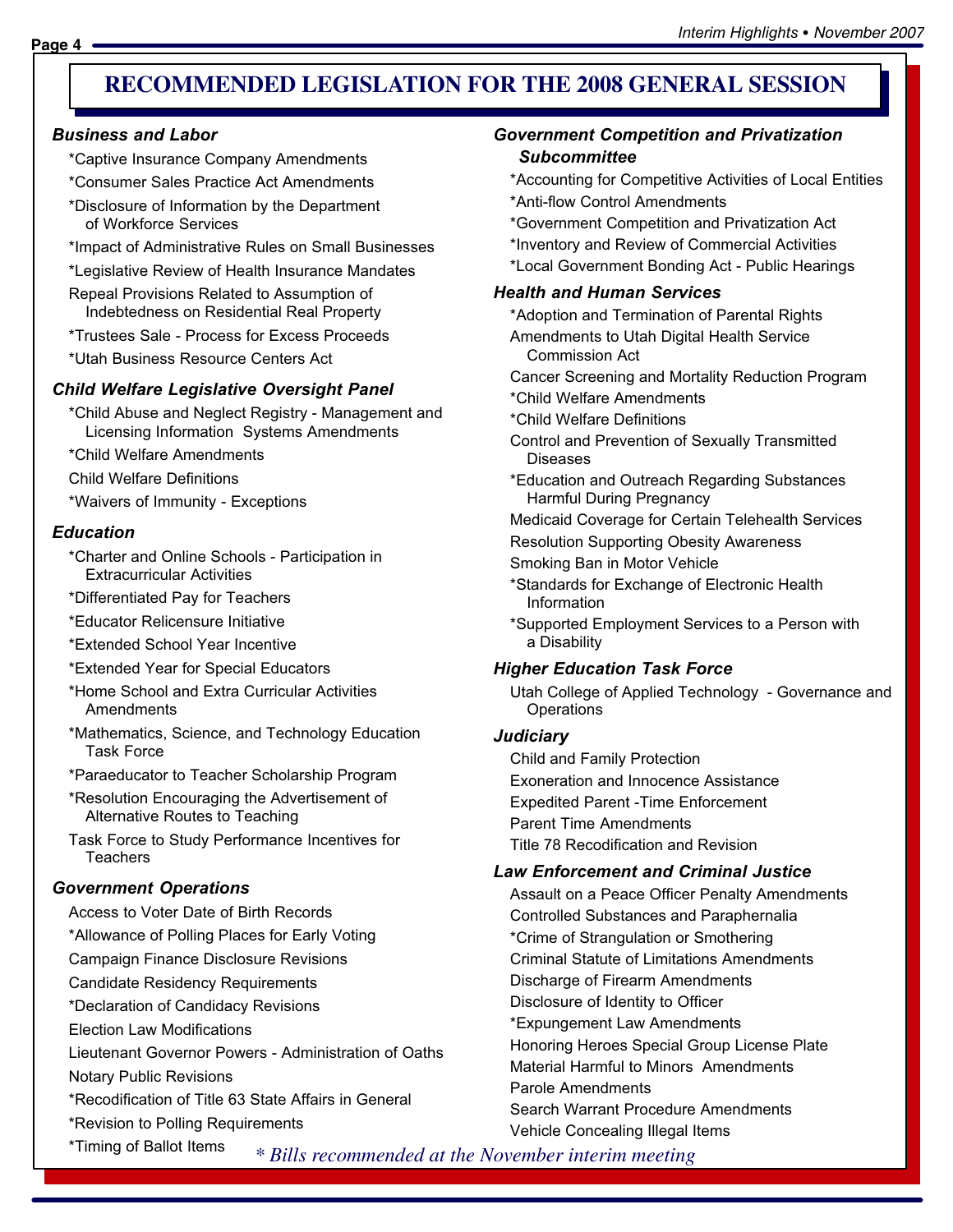### **RECOMMENDED LEGISLATION FOR THE 2008 GENERAL SESSION** *(Continued)*

#### Legislative Management Committee

Sunset Reauthorizations and Amendments

#### Local Issues Task Force

Municipal Government Amendments

#### Natural Resources, Agriculture, and Environment

Affirmative Defense for Agri−Tourism Activity\*

\*Fire Management Areas

\*Underground Storage Tank Amendments

\*Water Right Forfeiture Protection

#### Special Districts Subcommittee

Limited Purpose Local Government Entities Revisions

#### Political Subdivisions

\*Campaign Report Amendments

Election Law − Financial Report

\*Limited Purpose Local Government Entities Revisions

\*Municipal Government Amendments

\*Municipal Incorporation Amendments

\*Safe Drinking Water Revisions

#### Public Utilities and Technology

Email Information Required of Registered Sex **Offenders** 

\*Water Right Application For Electrical Cooperative

#### Retirement & Independent Entities

Divestment of Certain Retirement Fund Investments Enhanced Public Safety Retirement Systems COLA Option

Public Safety Retirement Death Benefit Modifications Retirement Death Benefits and Divorce Revisions

#### Revenue and Taxation

- Apportionment of Business Income, Attributing Sales to the State, and Deduction of Net Losses by a Unitary Group
- \*Budget Reserve Account and Disaster Recovery Account Amendments

Waste Amendments\*

State Engineer's Powers and Duties Amendments\*

\*Income Tax Amendments

\*Motor and Special Fuel Tax Amendments

\*Personal Property Tax Amendments

\*Property Tax Assessment Revisions

Repeal of Board Leeway for Reading Improvement

Research Activities Tax Credits Amendments

\*Severance Tax Amendments

\*Transparency in Government Finance

\*Truth in Taxation Amendments

#### Teacher Shortages, Quality, and Compensation Subcommittee

Differentiated Pay for Teachers

- Educator Relicensure Initiative
- Extended School Year Initiative
- Extended Year for Special Educators
- Paraeducator to Teacher Scholarship Program
- Task Force to Study Performance Incentives for **Teachers**

#### **Transportation**

- \*Clean Fuel Special Group License Place Amendments
- \*Confidentiality of Reports to Driver License Division
- \*Designation of State Highways Amendments
- Driving Under the Influence Amendments
- Motorcycle License and Endorsement Amendments
- \*Penalties for Failing to Secure a Load or Littering on Highway
- \*Transportation Administrative Rules − Criminal and Civil Penalty Amendments

### Utah International Trade Commission

Budget Reserve Account and Disaster Recovery Account Amendments

Resolution Addressing International Trade Issue State Trade Database

#### Utah Tax Review Commission

\*Income Tax Amendments

\*Severance Tax Amendments

#### Workforce Services and Community and Economic Development

\*Child Care Providers

\*Community and Economic Development Technical Changes

- \*Department of Community and Culture − State−Owned Art Inventory
- Economic Development Incentives Modifications
- Employment Security Act Amendments
- \*Mobile Home Owners' Rights

Utah Venture Capital Enhancement Act Amendments

*\* Bills recommended at the November interim meeting*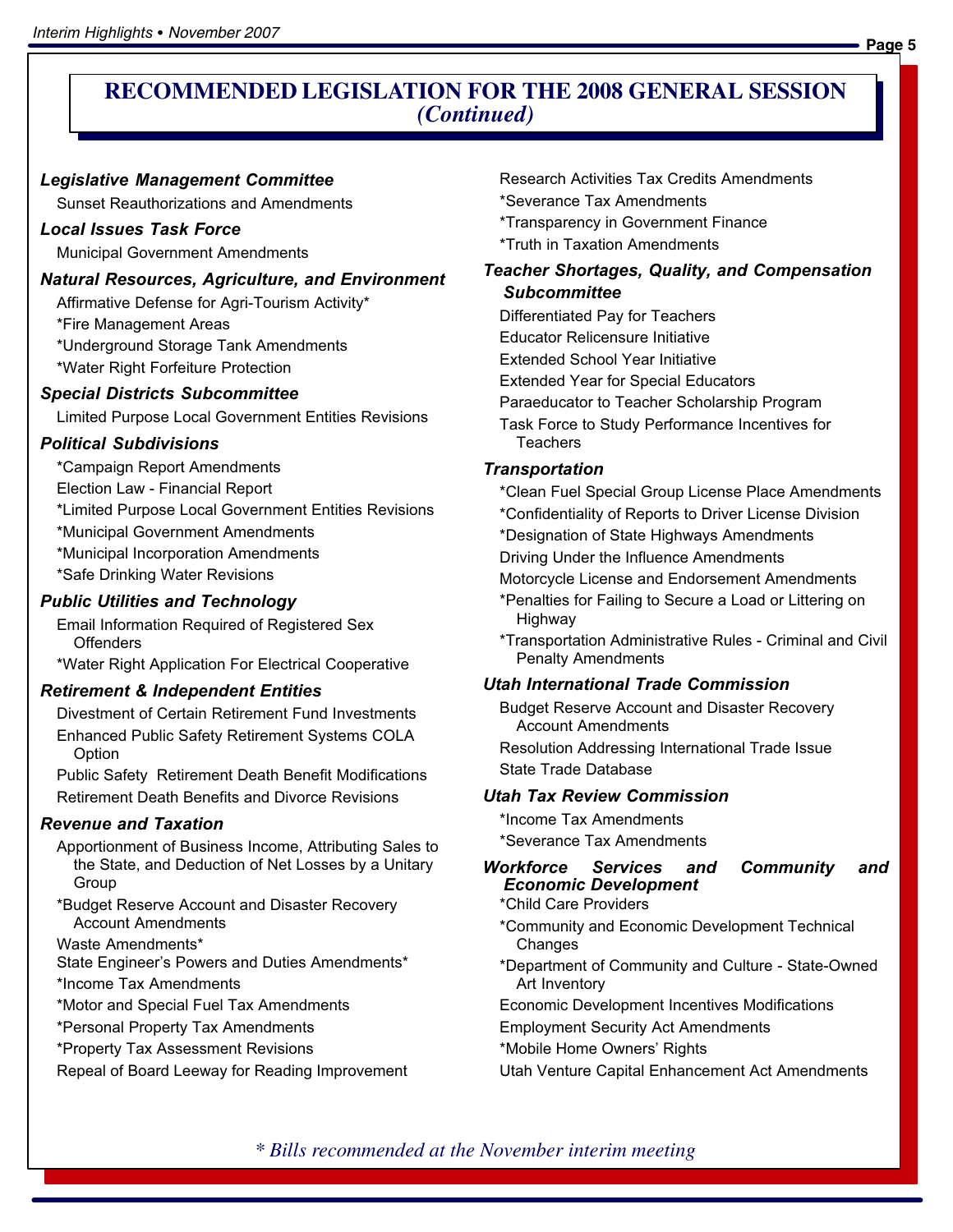# Legislative Process Committee

(October 19, 2007 and November 9, 2007)

### STUDIES:<br>--

- Discussed appropriation subcommittees, including legislative rules governing quorum requirements for those committees.
- Discussed electronic meetings and the ramifications of allowing legislators to participate in committee meetings from remote locations.
- Discussed e−mail management for legislators, including strategies to assist legislators in dealing with high volumes of e−mail during the 2008 General Session.
- Discussed the need for and possible ways to provide constituent services for legislators.

Chairs: Sen. Lyle W. Hillyard / Rep. Roger E. Barrus Staff: John Q. Cannon (Managing Policy Analyst)/John L. Fellows (Deputy General Counsel) Chelsea Barrett (secretary)

# Medicaid Interim Committee

(November 2, 2007)

# STUDIES:<br>-

- Considered draft legislation, "Medicaid 340B Drug Pricing Programs," which requires the Department of Health to explore the feasibility of expanding the use of 340B drug pricing programs by the state's Medicaid program.
- Received a report by committee staff on the fiscal impact of establishing a fourth element in the formula used to calculate maximum payments to pharmacists for prescription drugs sold to Medicaid clients.
- Received a report by committee staff on potential causes for the differences in occupancy rates between nursing homes and intermediate care facilities for the mentally retarded.

# REPORT: -

 Received comments from persons representing consumers, providers, and other stakeholders in the aging and disabilities communities regarding providing cost−effective long−term care.

# ACTIONS:

- Reviewed a proposal by the Division of Aging and Adult Services to create a pilot program to help patients leaving hospitals to receive care in home and community−based settings, rather than institutional settings, when appropriate.
- Recommended that this pilot program be considered by the Health and Human Services Appropriations Subcommittee during the 2008 General Session.
- Reviewed options for addressing long−term care spending and directed committee staff to prepare legislation that would allow a nursing home to increase its number of Medicaid certified beds by up to thirty percent annually.

Chairs: Sen. Allen M. Christensen / Rep. Merlynn T. Newbold Staff: Mark D. Andrews & Leif G. Elder (analysts)/Catherine J. Dupont & Thomas R. Vaughn (attorneys)/Phalin L. Flowers (secretary)

# Natural Resources, Agriculture, and Environment

### REPORT: -

 Received a report from the Utah Science Technology and Research Initiative and the State Energy Advisor on energy development technologies, energy resource production and consumption, energy trends, and challenges to energy extraction, development, production, refining, and transportation in Utah.

> Chairs: Sen. Darin G. Peterson / Rep. Roger E. Barrus Staff: J Brian Allred (analyst)/Emily R. Brown (attorney)/Joy L. Miller (secretary)

# Political Subdivisions

# REPORT:<br>... ...

 The Utah Quality Growth Commission reported on the status of quality growth in Utah.

Chairs: Sen. Dennis E. Stowell / Rep. Fred R Hunsaker Staff: Joseph T. Wade (analyst)/Robert H. Rees (attorney)/Wendy L. Bangerter (secretary)

# Public Utilities and Technology

### STUDY:

 Discussed the Public Service Commission's statutory authority to define by administrative rule the crime of failure to report. The Committee directed that committee staff follow up with the Administrative Rules Committee regarding this issue of criminal penalties in agency rules.

### REPORTS: -

- Discussed draft legislation that would require an electrical corporation or municipal electric utility to provide that a percentage of electricity it sells be generated from renewable energy resources as a means of energy resource conservation and carbon reduction.
- Received a report covering a 12−year period during which Utah residents claimed a renewable energy tax credit. The number of tax credits claimed over that period doubled for both residential and commercial users.
- Received a report about renewable energy development on federal lands and the requirements for permitting, which include environmental impact statements, and apply to solar, geothermal, and wind as renewable energy projects.
- $\bullet$  Received a report on the science of climate change, including carbon dioxide production, global surface temperatures, air temperatures, greenhouse effects, glacial melting and sea level rise, and weather extremes such as hurricanes, droughts, and precipitation.
- $\bullet$  Received a report on the processing of oil shale at the White River Mine in Uintah Country, including a preliminary report on the nature of the oil produced.
- Received the statutory annual report from the Department of Technology Services. The report included proposed new services and technology.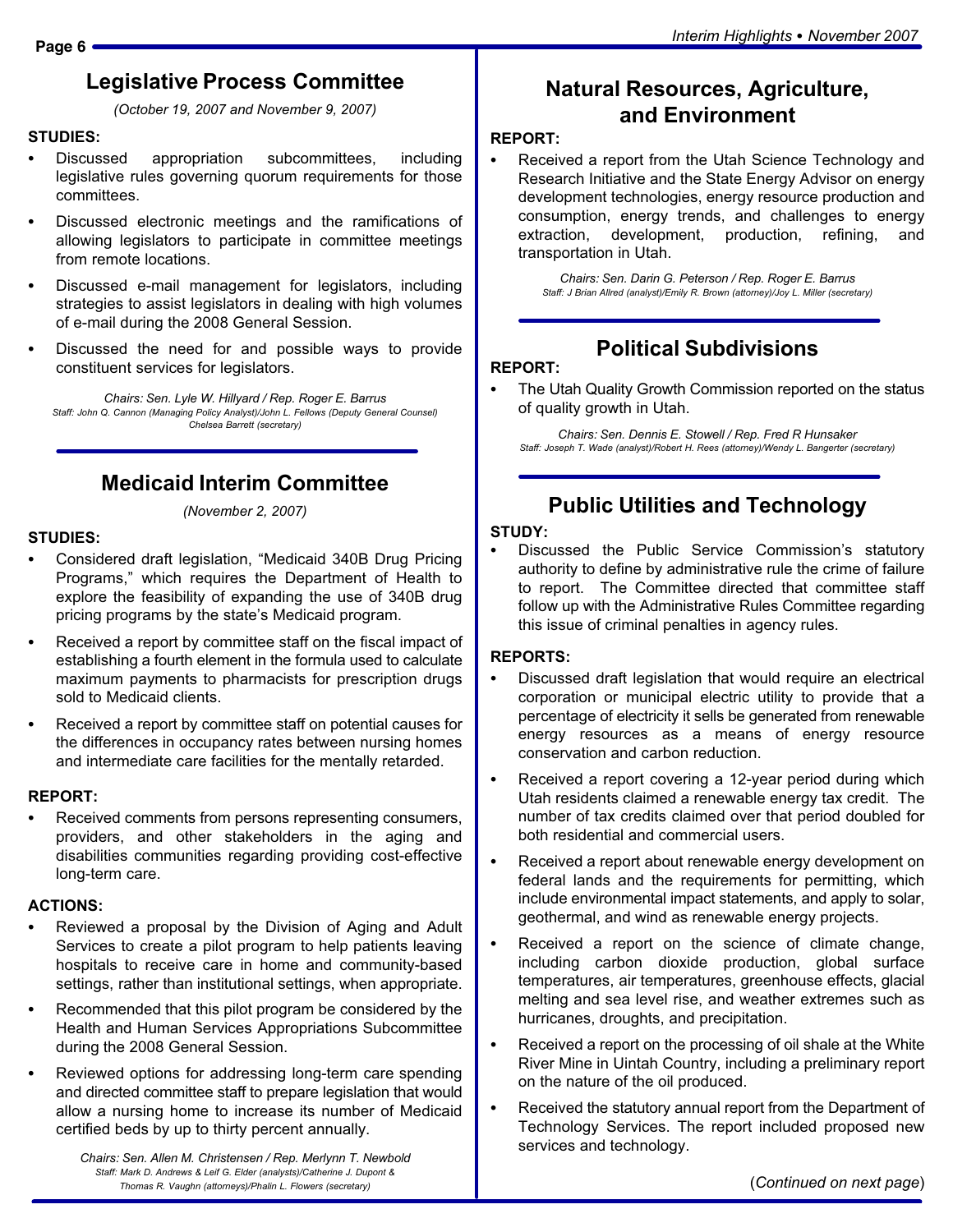Received the statutory annual report from the State Energy Advisor about the governor's proposed energy policies, which include energy security, economic development, and energy efficiency.

Chairs: Sen. Scott K. Jenkins / Rep. Michael E. Noel Staff: Richard C. North (analyst)/Christopher R. Parker (attorney)/Tracey Fredman (secretary)

#### Retirement

(November 13, 2007)

### STUDY: -

• Reviewed H.B. 377, "Retirement Benefits Amendments," as it was introduced in the 2007 General Session. The bill would provide that each public employee choose between a defined benefit retirement plan or a defined contribution retirement plan.

### REPORT:<br>-

 Received a report from Public Employees Health Program on a pilot program in Provo City in which a private entity provides managed health care services for persons having high health costs or chronic health care conditions.

> Chairs: Sen. Curtis S. Bramble / Rep. John Dougall Staff: Benjamin N. Christensen (analyst)/Dee S Larsen & Eric N. Weeks (attorneys)/Glenda S. Whitney (secretary)

### Revenue and Taxation

### STUDIES: -

- Reviewed alternative funding methods for the state's public education system that could reduce revenue from the property tax and increase revenue from the sales and use tax.
- Reviewed a proposal to modify the taxes and fees imposed on certain private aircraft and the disposition and use of those revenues.

### REPORT: -

 Received a report from the Government Competition and Privatization Subcommittee.

Chairs: Sen. Wayne L. Niederhauser / Rep. John Dougall Staff: Bryant R. Howe, Phillip Dean, & Leif G. Elder (analysts)/Rebecca L. Rockwell & Angela D. Oakes (attorneys)/Phalin L. Flowers (secretary)

#### Special Districts Subcommittee

(November 13, 2007)

### STUDY:<br>-

• Reviewed draft legislation, "Limited Purpose Local Government Entities Revisions."

Chair: Sen. Dennis E. Stowell Staff: Joseph T. Wade (analyst)/Robert H. Rees (attorney) / Wendy L. Bangerter (secretary)

#### Tax Review Commission

(November 9, 2007)

#### STUDY:

 Received a report from the Sales and Use Tax Working Group on its recommendations for an updated sales and use tax system.

#### REPORT:

 Received a report from the Center for Public Policy and Administration on how the structure and incidence of Utah's sales and use tax, property tax, and individual income tax compares with other intermountain states. The report also noted the comparative tax burden between the states.

Chairs: Mr. M. Keith Prescott / Mr. David J. Crapo Staff: Bryant R. Howe, Philip V. Dean & Leif G. Elder (analysts)/Angela D. Oakes & Rebecca Rockwell (attorneys)/Phalin L. Flowers (secretary)

#### Subcommittee on Teacher Shortages, Quality, and Compensation

(November 9, 2007)

### ACTION: -

 Directed that committee staff prepare a letter to the State Board of Education urging the Board to adopt by rule the expedited procedure for reinstating an educator's license as described in committee legislation, "Educator Relicensure Initiative."

Chairs: Sen. Howard A. Stephenson / Rep. Gregory H. Hughes Staff: Constance C. Steffen (analyst)/Dee S Larsen (attorney) Glenda S. Whitney (secretary)

### Transportation

#### REPORTS:

- Received a report from the Utah Department of Transportation on a study of the need for selected east−west transportation system improvements in first and second class counties.
- Received a report from the Driver License Division on the federal REAL ID Act of 2005.

Chairs: Sen. Carlene Walker / Rep. Todd Kiser Staff: Mark B. Steinagel (analyst)/Shannon C. Halverson (attorney) Tracey Fredman (secretary)

### Workforce Services & Community and Economic Development

### STUDIES:<br>--

- Discussed approaches to increasing the amount of affordable housing available in the state.
- Discussed the adequacy of cash grant levels in the Family Employment Program, which provides cash assistance to families receiving public assistance.

Chairs: Sen. Mark B. Madsen / Rep. Steven R. Mascaro Staff: Arthur L. Hunsaker (analyst)/James L. Wilson (attorney)/Glenda S. Whitney (secretary)